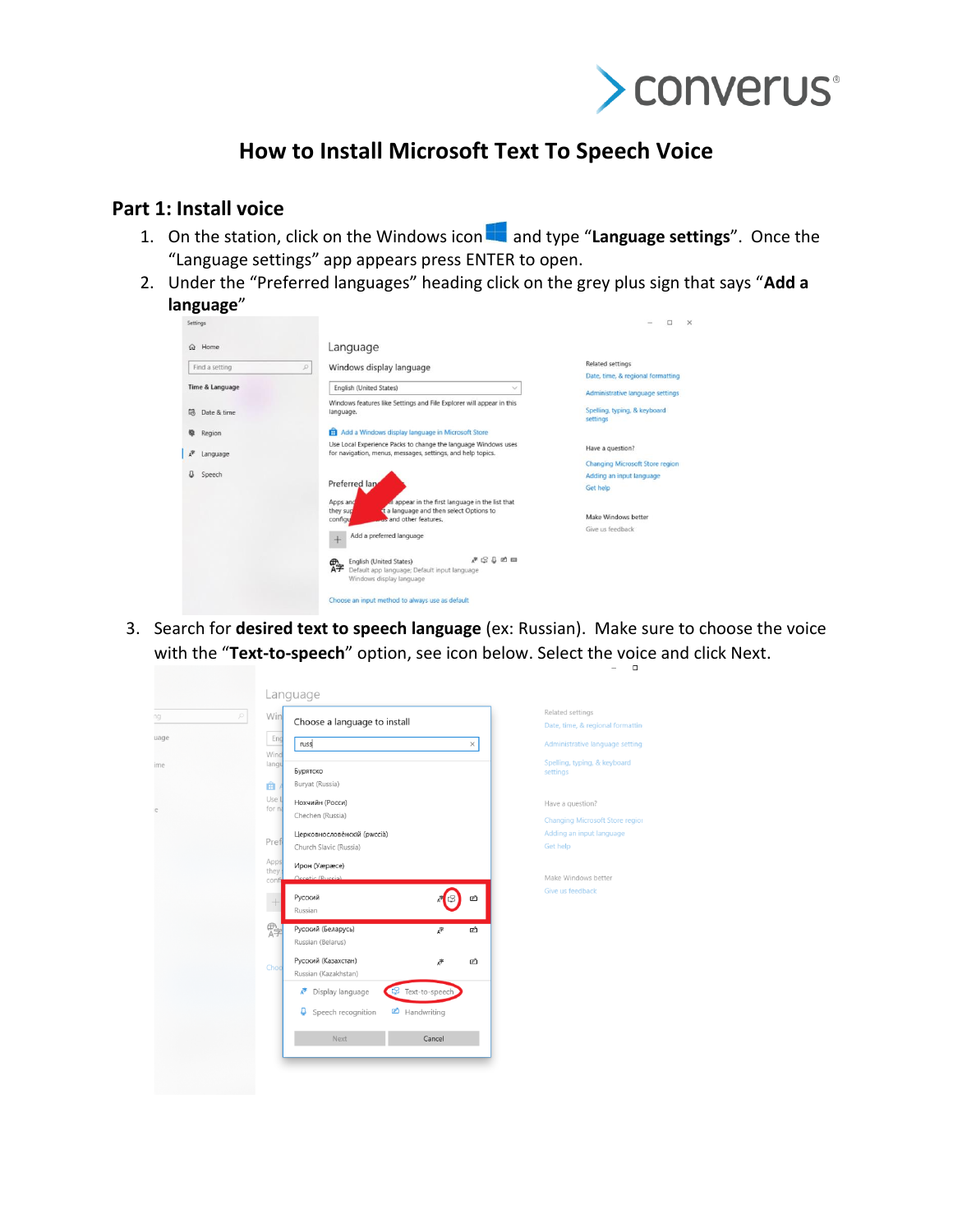

4. Check all the boxes for the features you want. If you want the new language to be the default language for the machine, then check the box that says "Install language pack and set as my Windows display language"- Then click on INSTALL.

|     | $\leftarrow$<br>Sett                                                         |                                                        | $\Box$ | × |  |  |
|-----|------------------------------------------------------------------------------|--------------------------------------------------------|--------|---|--|--|
|     |                                                                              | Install language features                              |        |   |  |  |
|     | <b>命 Lar</b>                                                                 | Selected language: Español (México)                    |        |   |  |  |
| in. | language.<br>Install language pack and set as my Windows display<br>language |                                                        |        |   |  |  |
|     | <b>El</b> Add a<br>Use Local                                                 | Chodse optional language features you want to install. |        |   |  |  |
|     | for navigal                                                                  | $\checkmark$<br>$\sqrt{\phantom{a}}$ Speech (29 MB)    |        |   |  |  |
|     | Preferred                                                                    | $\checkmark$<br>$\blacksquare$ Handwriting (4 MB)      |        |   |  |  |
|     | Apps and<br>they supp<br>rearrange                                           | $\vee$<br>Basic typing (12 MB)                         |        |   |  |  |
| er  | Ac                                                                           | ⊛<br>Optical character recognition (1 MB)              |        |   |  |  |
| t,  | End<br>Dei                                                                   | Choose a different language                            |        |   |  |  |
|     |                                                                              | Install<br>Cancel                                      |        |   |  |  |
|     |                                                                              |                                                        |        |   |  |  |

*Note:* If you selected "Install language pack and set as my windows display" then after the install, Windows will prompt you to restart the machine. Once the machine has been restarted, the display will be in the new language. If you are not prompted, you can restart the machine manually. The restart is only necessary if you are changing the windows display language.

## **Part 2: Run Regedit Application**

- 1. Please ask Converus for the Regedit Path Dropbox link for the voice you are installing
- 2. Select the Dropbox link (while on the station)
- 3. Download the file (there is a download arrow in the upper right-hand corner)